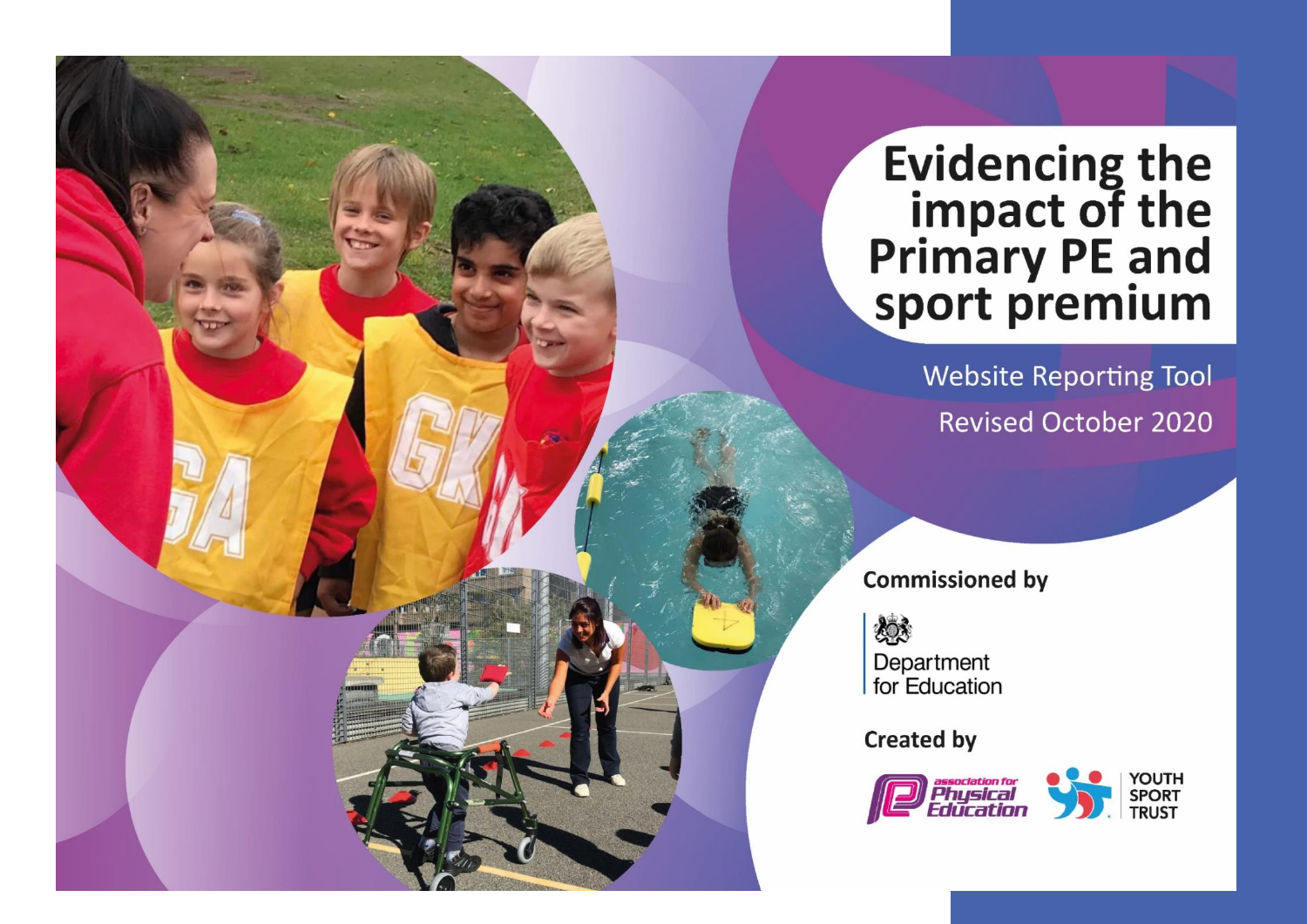

It is important that your grant is used effectively and based on school need. The Education Inspection Framework (Ofsted 2019 p64) makes clear there will be a focus on **'whether leaders and those responsible for governors all understand their respective roles and perform these in a way that enhances the effectiveness of the school'**.

Under the Quality of Education criteria (p41) inspectors consider the extent to which schools can articulate their curriculum (INTENT), construct their curriculum (IMPLEMENTATION) and demonstrate the outcomes which result (IMPACT).

To assist schools with common transferable language this template has been developed to utilise the same three headings which should make your plans easily transferable between working documents.

Schools must use the funding to make **additional and sustainable** improvements to the quality of Physical Education, School Sport and Physical Activity (PESSPA) they offer. This means that you should use

the Primary PE and sport premium to:

- Develop or add to the PESSPA activities that your school already offer
- Build capacity and capability within the school to ensure that improvements made nowwill benefit pupils joining the school in future years

Please visit gov.uk for the revised DfE guidance including the 5 key indicators across which schools should demonstrate an improvement. This document will help you to review your

provision and to report your spend. DfE encourages schools to use this template as an effective way of meeting the reporting requirements of the Primary PE and sport premium.

We recommend you start by reflecting on the impact of current provision and reviewing the previous spend.

Schools are required to publish details of how they spend this funding as well as on the impact it



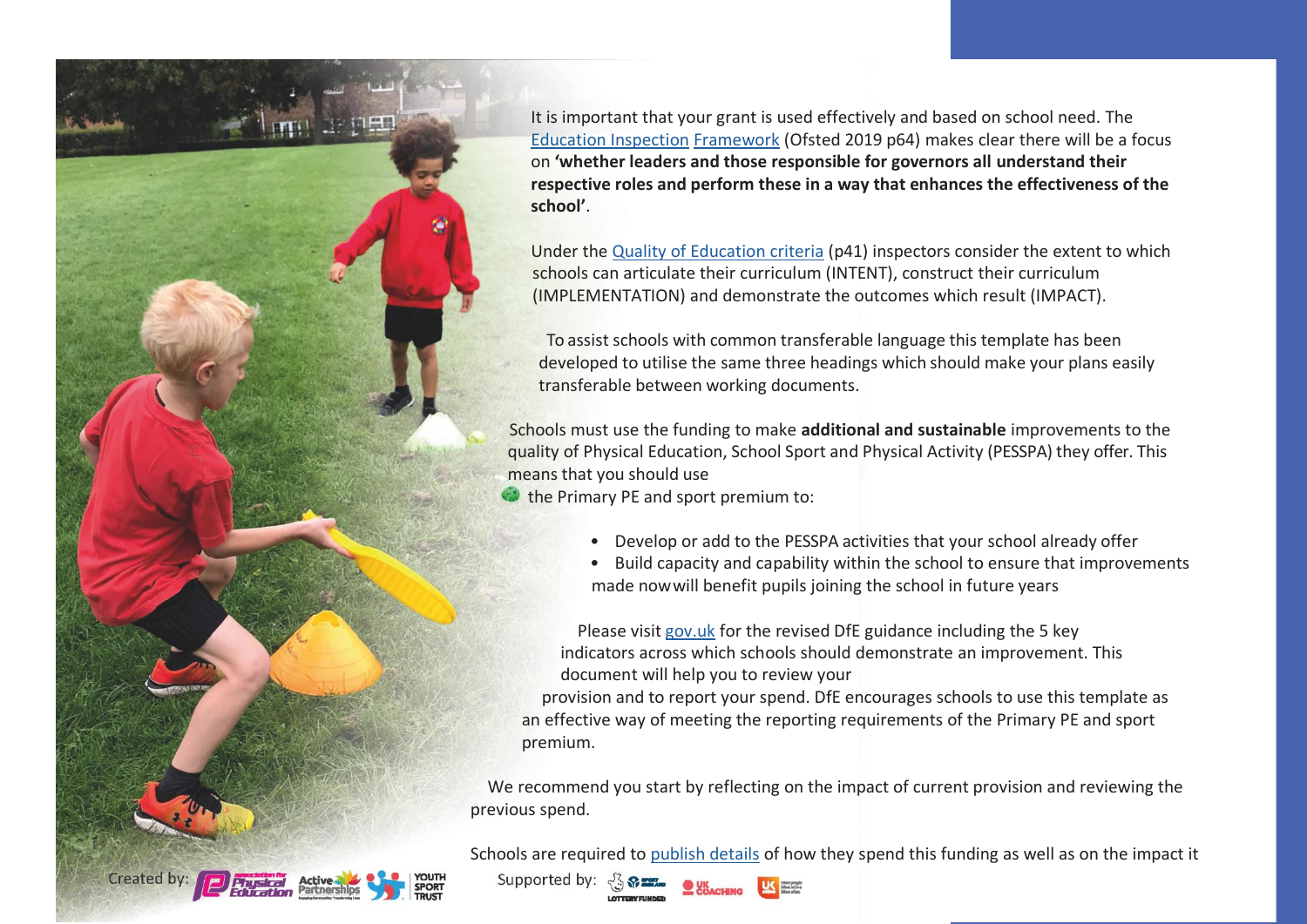has on pupils' PE and sport participation and attainment by the end of the summer term or by **31st July 2021** at the latest.

**\*\* In the case of any under-spend from 2019/20 which has been carried over this must be used and published by 31st March 2021.**

We recommend regularly updating the table and publishing it on your website throughout the year. This evidences your ongoing self-evaluation of how you are using the funding to secure maximum, sustainable impact. Final copy must

be posted on your website by the end of the academic year and no later than the 31st July 2021. To see an example of how to complete the table please click HERE.

Created by: Supported by: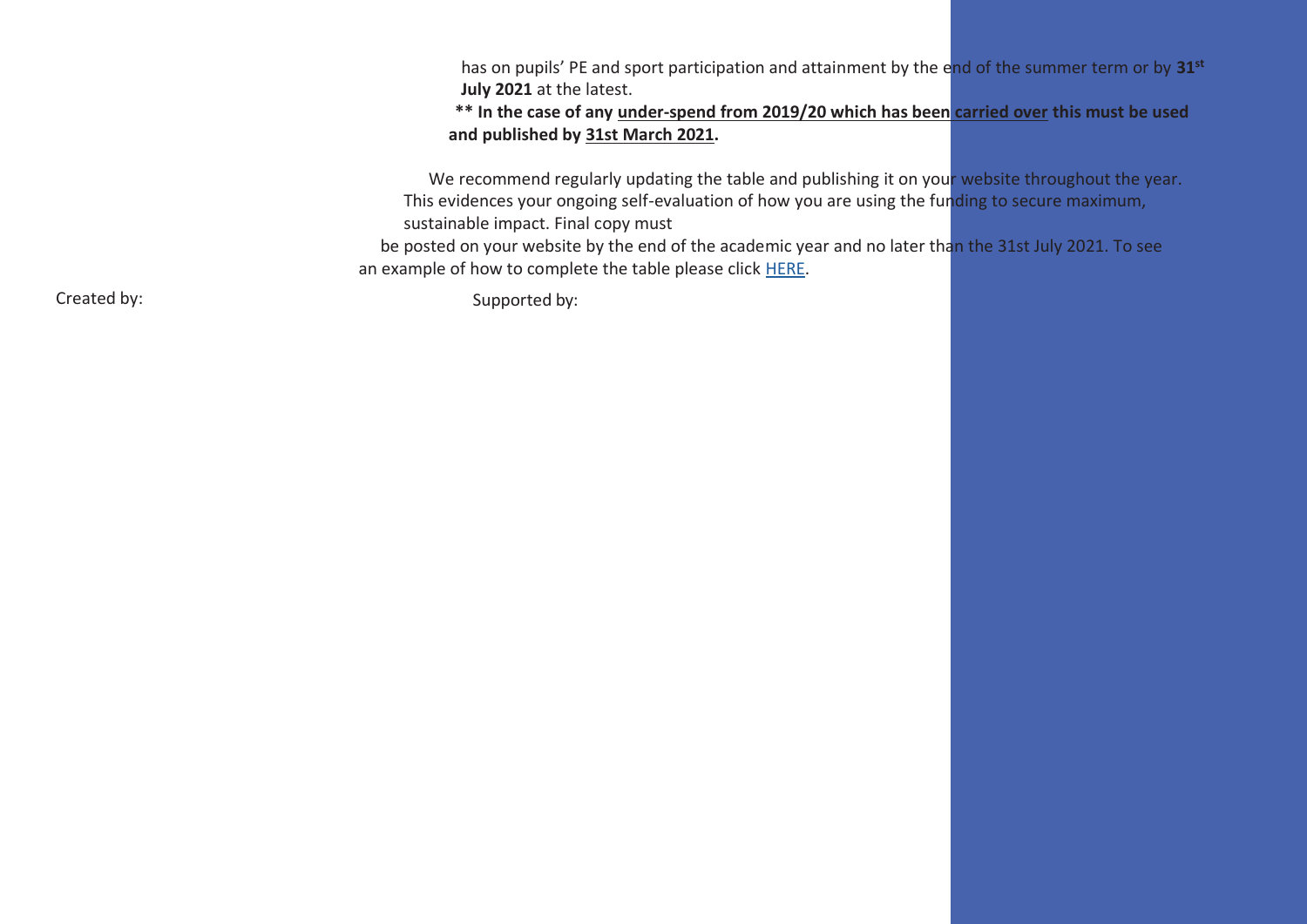Support for review and reflection - considering the 5 key indicators from DfE, what development needs are a priority for your setting and your pupils now and why? Use the space below to reflect on previous spend and key achievements and areas for development.

Please note: Although there has been considerable disruption in 2020 it is important that you publish details on your website of how you spend the funding this is a legal requirement.

| Key achievements to date until July 2020:                                                                                                                                                                                    | Areas for further improvement and baseline evidence of need:                                                                                                                                                                                                  |
|------------------------------------------------------------------------------------------------------------------------------------------------------------------------------------------------------------------------------|---------------------------------------------------------------------------------------------------------------------------------------------------------------------------------------------------------------------------------------------------------------|
| Key indicator 1.<br>Investment in sports equipment for the playtime shed to allow pupils access<br>to a wide range of equipment.<br>Joint investment with BVS Friends (Tesco) on new Multi-gym installed on<br>school field. | Yearly stocktake to identify areas where equipment needs replacing.<br>Pupil Surveys on what things they would like during break times.<br>Invest in extension of outdoor gym equipment to increase pupil knowledge and<br>access to play/exercise equipment. |
| Key indicator $2+3$<br>Whole school training in real PE and investment in Real Legacy to continue<br>training available to staff.                                                                                            | Training in Real Gym and Real Dance new packages and identifying new staff<br>who require Real PE training. Continued support of all staff in delivery of Real<br>PE and completion of assessment tool.                                                       |
| Key indicator 4<br>Equipment for after school clubs eg Table tennis tables. This has allowed 70%<br>of pupils to access either lunchtime or after school clubs. Over a range of 20+<br>clubs. (Pre-COVID data)               | Yearly stocktake to identify areas where equipment needs replacing.<br>Pupil Surveys on what clubs they would like to see.                                                                                                                                    |
| Key Indicator $4 + 5$<br>Through school sports days, cross country and inter-house games 100% of<br>pupils have been able to be involved in competitive sport over a range of<br>activities.                                 | Continue to enter all events available for Intra-school sport.<br>Train sports Leaders through Real Leader scheme to help run lunchtime clubs<br>and support inter-house competitions.                                                                        |
| Key Indicator 5<br>Over 50% of pupils have been able to represent the school in intra-school<br>events through North Norfolk School Sports Partnership and Norfolk School<br>Games as well as events at Aylsham High School. | Continue to enter all events available for Intra-school sport.                                                                                                                                                                                                |

N.B. In this section you should refer to any adjustments you might have made due to Covid-19 and how these will influence further improvement.





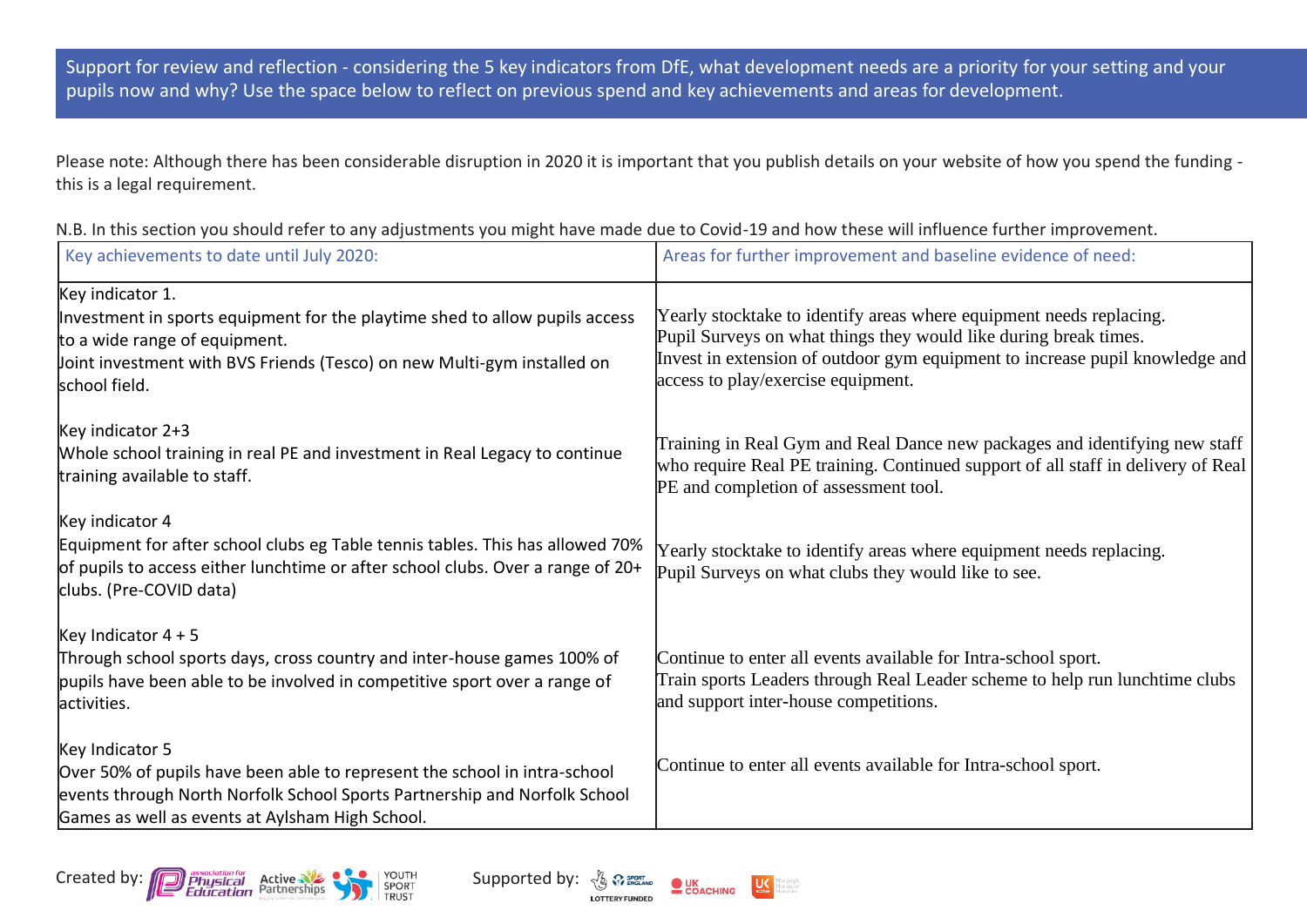## Did you carry forward an underspend from 2019-20 academic year into the current academic year? YES

**If YES you must complete the following section**

**If NO, the following section is not applicable to you**

If any funding from the academic year 2019/20 has been carried over you MUST complete the following section. Any carried over funding MUST be spent by 31 March 2021.

| <b>Academic Year: September 2020</b><br>to March 2021                                                                 | <b>Total fund carried over:</b><br>£4238.56                             | Date Updated: 19th<br><b>March</b> |                                                                                                                                                                                                                 |                                                                                                                                                                                                                                                                                                                 |
|-----------------------------------------------------------------------------------------------------------------------|-------------------------------------------------------------------------|------------------------------------|-----------------------------------------------------------------------------------------------------------------------------------------------------------------------------------------------------------------|-----------------------------------------------------------------------------------------------------------------------------------------------------------------------------------------------------------------------------------------------------------------------------------------------------------------|
| What Key indicator(s) are you going to focus on?                                                                      | <b>Total Carry Over Funding:</b>                                        |                                    |                                                                                                                                                                                                                 |                                                                                                                                                                                                                                                                                                                 |
|                                                                                                                       |                                                                         |                                    |                                                                                                                                                                                                                 | £4238.56                                                                                                                                                                                                                                                                                                        |
| Intent                                                                                                                | Implementation                                                          |                                    | Impact                                                                                                                                                                                                          |                                                                                                                                                                                                                                                                                                                 |
| Your school focus should be clear<br>how you want to impact on your<br>pupils.                                        | Make sure your actions to<br>achieve are linked to your<br>lintentions: | Carry over funding<br>allocated:   | Evidence of impact: How can<br>you measure the impact on<br>your pupils; you may have<br>focussed on the difference<br>that PE, SS & PA have made<br>to pupils re-engagement with<br>school. What has changed?: | Sustainability and suggested<br>next steps and how does this<br>link with the key indicators on<br>which you are focussing this<br>academic year?:                                                                                                                                                              |
| To install an 8 station outdoor<br>gym to extend the play equipment<br>available to pupils in break and<br>play time. | <b>Renew</b><br>from<br>quotes<br>suppliers<br>in<br>summer<br>term.    | £4238.56                           | <b>Pictures of Pupils at play</b><br>during break time and<br>lunchtime.<br>Use as an after school club<br>in the summer term.                                                                                  | Long term availability of<br>equipment for pupils to<br>access during any free play<br>time and planned in after<br>school club use.<br>This meets Key Indicator $1 -$<br><b>Engagement of all pupils in</b><br>regular physical activity and 4<br>- Broaden experience of a<br>range of sports and activities. |

 $\bullet$  UK<br>COACHING

**LOTTERY FUNDED** 

**US** 

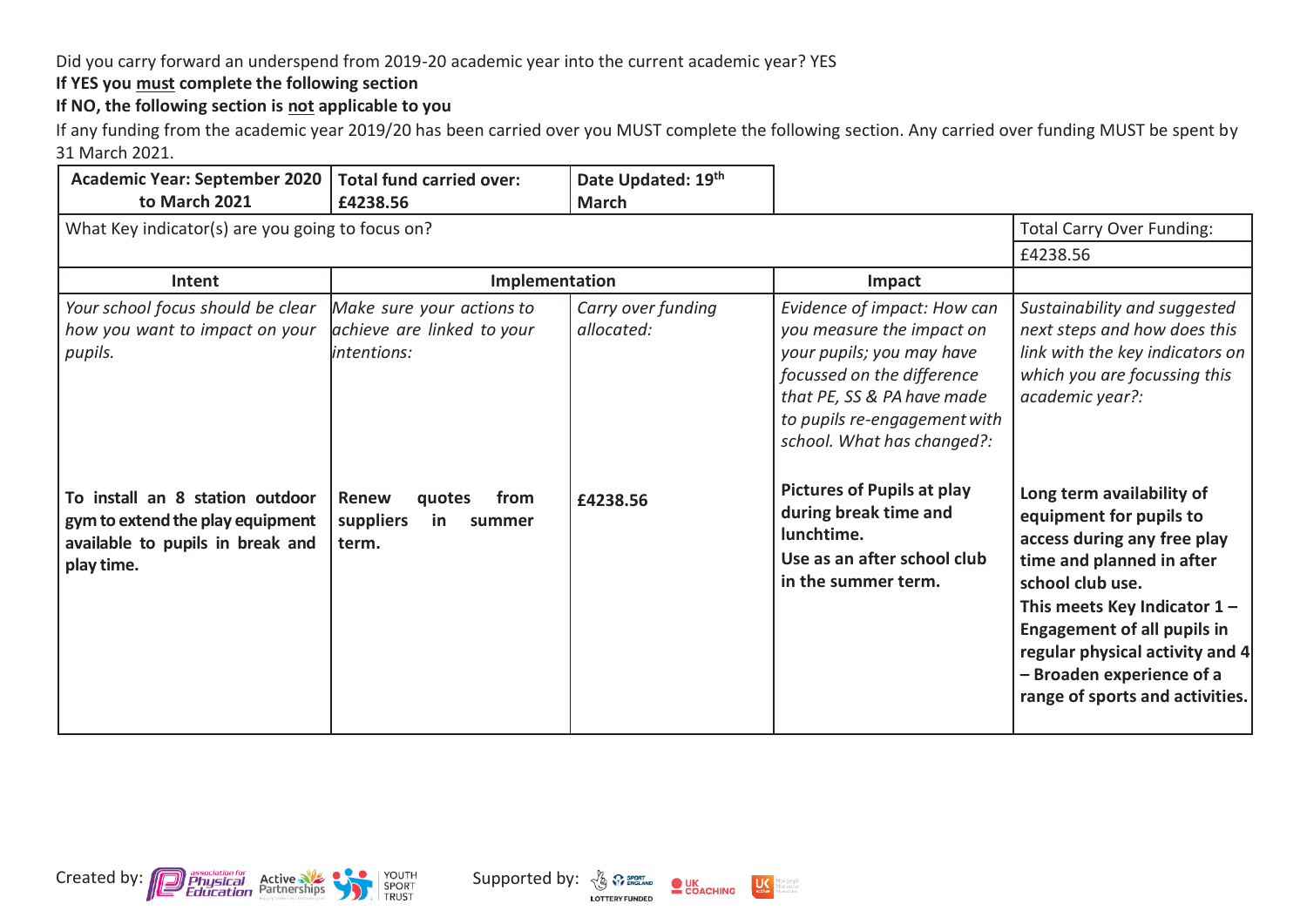| Meeting national curriculum requirements for swimming and water safety.                                                                                                                                                     |        |
|-----------------------------------------------------------------------------------------------------------------------------------------------------------------------------------------------------------------------------|--------|
| N.B Complete this section to your best ability. For example you might have practised safe self-rescue techniques on<br>dry land.                                                                                            |        |
| What percentage of your current Year 6 cohort swim competently, confidently and proficiently over a distance of at<br>least 25 metres?                                                                                      | 55.22% |
| N.B. Even though your pupils may swim in another year please report on their attainment on leaving primary school<br>at the end of the summer term 2021.                                                                    |        |
| What percentage of your current Year 6 cohort use a range of strokes effectively [for example, front crawl, backstroke   38.81%<br>and breaststroke]?                                                                       |        |
| What percentage of your current Year 6 cohort perform safe self-rescue in different water-based situations?                                                                                                                 | 83.58% |
| Schools can choose to use the Primary PE and sport premium to provide additional provision for swimming but this<br>must be for activity over and above the national curriculum requirements. Have you used it in this way? | No     |





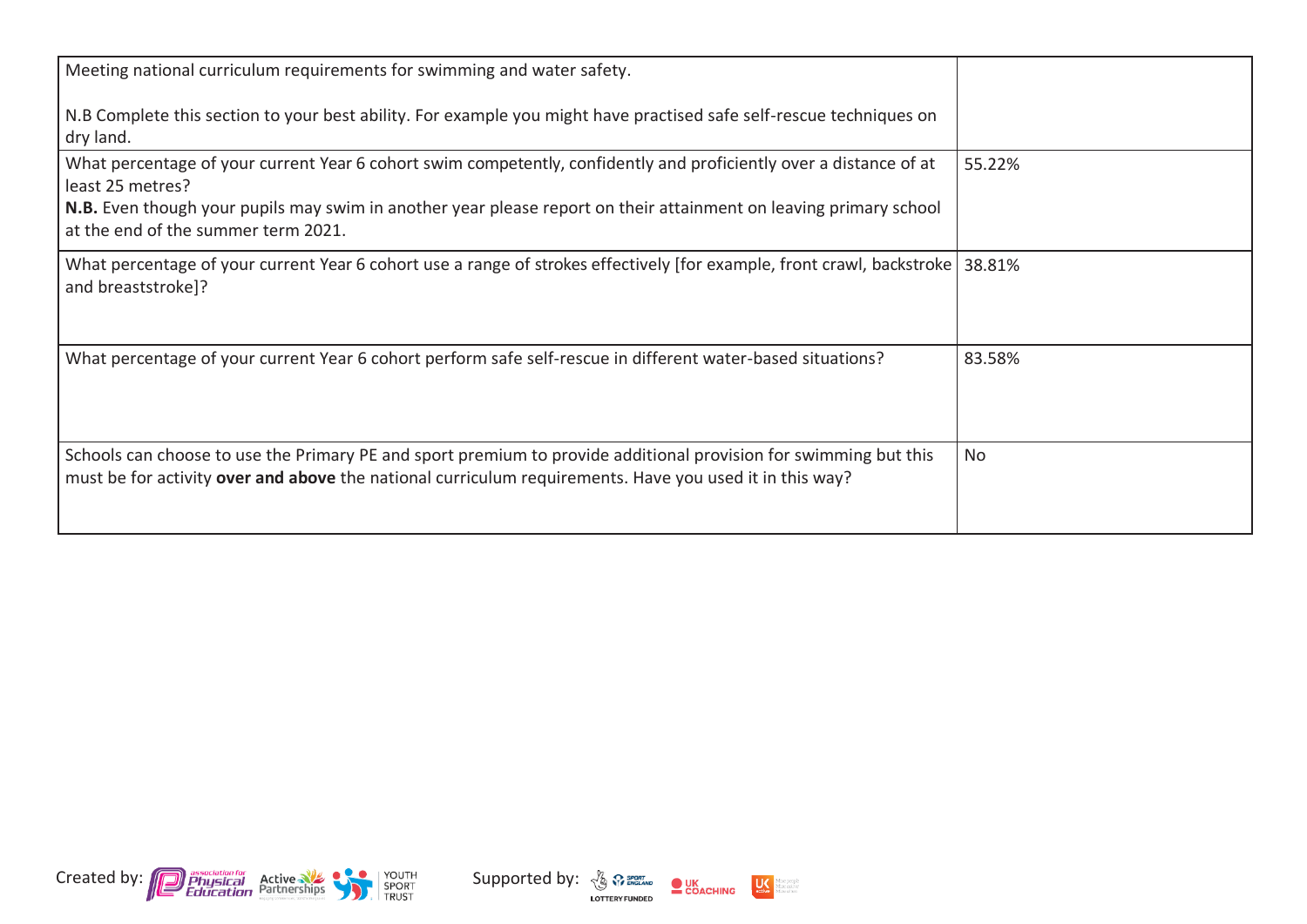## **Action Plan and Budget Tracking**

Capture your intended annual spend against the 5 key indicators. Clarify the success criteria and evidence of impact that you intend to measure to evaluate for pupils today and for the future.

| Academic Year: 2020/21                                                                                                                                                  | Total fund allocated: £18460                                        | Date Updated: 19th March 2021                  |                                                                                                                                                          |                                                                                                         |
|-------------------------------------------------------------------------------------------------------------------------------------------------------------------------|---------------------------------------------------------------------|------------------------------------------------|----------------------------------------------------------------------------------------------------------------------------------------------------------|---------------------------------------------------------------------------------------------------------|
| Key indicator 1: The engagement of all pupils in regular physical activity – Chief Medical Officers guidelines recommend that Percentage of total allocation:           |                                                                     |                                                |                                                                                                                                                          |                                                                                                         |
| primary school pupils undertake at least 30 minutes of physical activity a day in school                                                                                |                                                                     |                                                |                                                                                                                                                          | 43.4%                                                                                                   |
| Intent                                                                                                                                                                  | Implementation                                                      |                                                | <b>Impact</b>                                                                                                                                            |                                                                                                         |
| Your school focus should be clear<br>what you want the pupils to know<br>and be able to do and about<br>what they need to learn and to<br>consolidate through practice: | Make sure your actions to achieve<br>are linked to your intentions: | <b>Funding</b><br>allocated:                   | Evidence of impact: what do<br>pupils now know and what<br>can they now do? What has<br>changed?:                                                        | Sustainability and suggested<br>next steps:                                                             |
| To install an 8 station outdoor gym<br>extend the play equipment<br>to<br>available to pupils in break and play<br>time.                                                | Renew quotes from suppliers<br>in summer term.                      | (£12095 less<br>£4238 Carry<br>lover)<br>£7857 | <b>Pictures of Pupils at play</b><br>during break time and<br>lunchtime.<br>Use as an after school club in the time and planned in after<br>summer term. | Long term availability of<br>equipment for pupils to<br>access during any free play<br>school club use. |
| Maintain playground equipment.                                                                                                                                          | Replace 2 netball post bases as<br>rusted through.                  | £150                                           | Access to 2 posts for playtime<br>games and PE lessons renewed.                                                                                          | <b>Check and maintain.</b>                                                                              |





dare people<br>dare active<br>dare often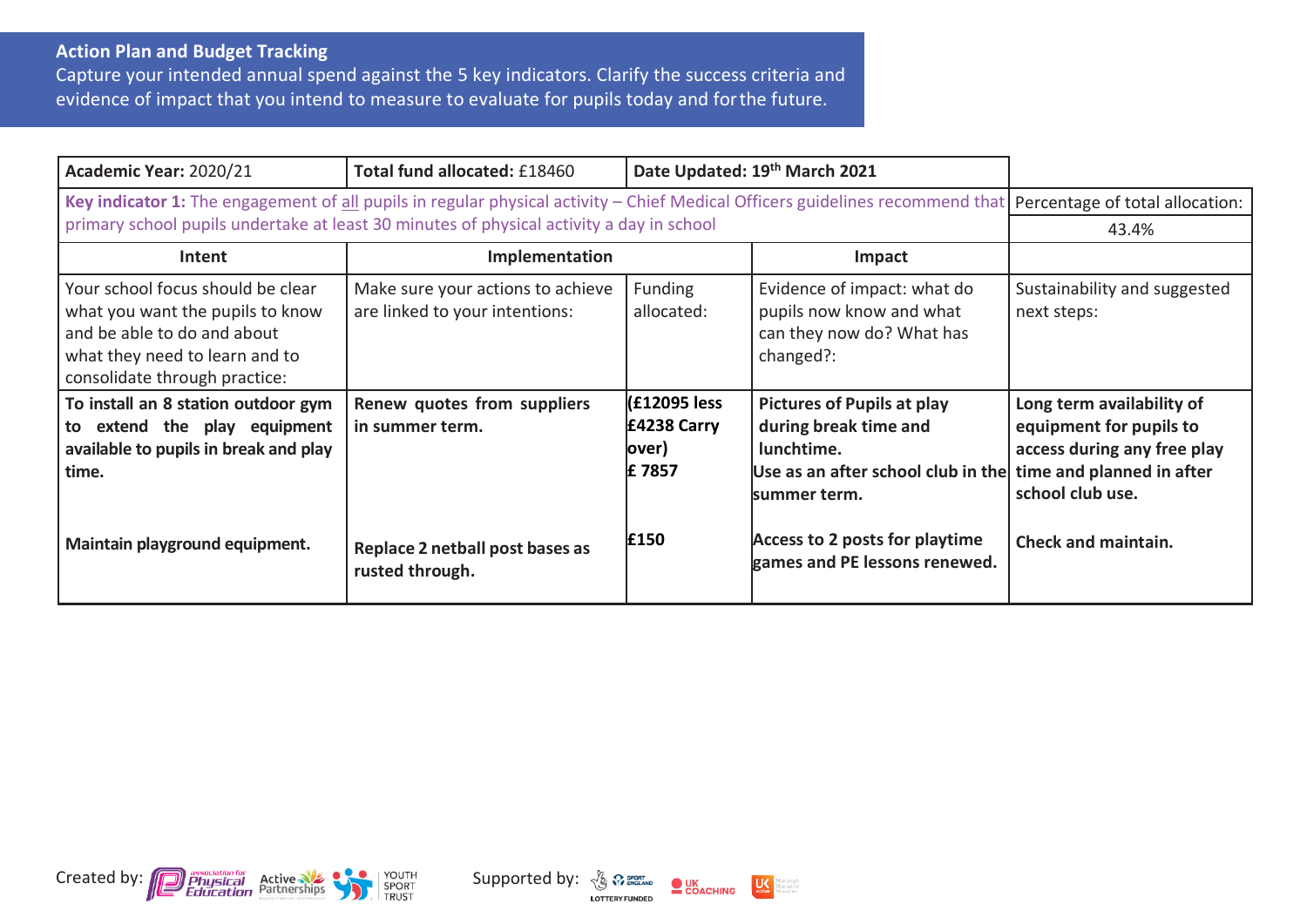| Key indicator 2: The profile of PESSPA being raised across the school as a tool for whole school improvement                                                            | Percentage of total allocation:                                                                                                                                 |                                                                             |                                                                                                                                                                         |                                                                                                                                                                                          |
|-------------------------------------------------------------------------------------------------------------------------------------------------------------------------|-----------------------------------------------------------------------------------------------------------------------------------------------------------------|-----------------------------------------------------------------------------|-------------------------------------------------------------------------------------------------------------------------------------------------------------------------|------------------------------------------------------------------------------------------------------------------------------------------------------------------------------------------|
|                                                                                                                                                                         | 2.5%                                                                                                                                                            |                                                                             |                                                                                                                                                                         |                                                                                                                                                                                          |
| Intent                                                                                                                                                                  | Implementation                                                                                                                                                  |                                                                             | Impact                                                                                                                                                                  |                                                                                                                                                                                          |
| Your school focus should be clear<br>what you want the pupils to know<br>and be able to do and about<br>what they need to learn and to<br>consolidate through practice: | Make sure your actions to achieve<br>are linked to your intentions:                                                                                             | <b>Funding</b><br>allocated:                                                | Evidence of impact: what do<br>pupils now know and what<br>can they now do? What has<br>changed?:                                                                       | Sustainability and suggested<br>next steps:                                                                                                                                              |
| Real PE to continue to be delivered<br>by all staff.                                                                                                                    | Real PE at home launched for all<br>pupils to access and all pupils given<br>log ins and shown how to use.                                                      | None as part of<br>Real Legacy 2<br>year package<br>paid for last<br>lvear. | CD assessment wheel filled in by<br>teachers.<br>Impact report filled in by GP<br>28% of pupils accessed Real PE at wheels.<br>home during Lock down.                   | Continued application of Real<br>PE fundamental skills and<br>updating of CD assessment<br>Yearly Real PE Impact reports                                                                 |
| Sensory Circuit delivery across School Training supplied to TA's so each                                                                                                | year group can run their own<br>sessions at the start of the day for<br>their targeted pupils.<br>Purchase of sensory circuit<br>equipment for each year group. | Free, In house.<br>£462.91                                                  | Photos,<br>Review by teachers on how the<br>circuit impacts on the pupils<br>learning for the rest of the day.<br>Record of pupils attending and<br>notes on abilities. | Monitor and maintain<br>equipment and future<br>investment to broaden/expand<br>equipment available.<br>Ensure staff are trained.<br>Record system to monitor<br>effect of the circuits. |



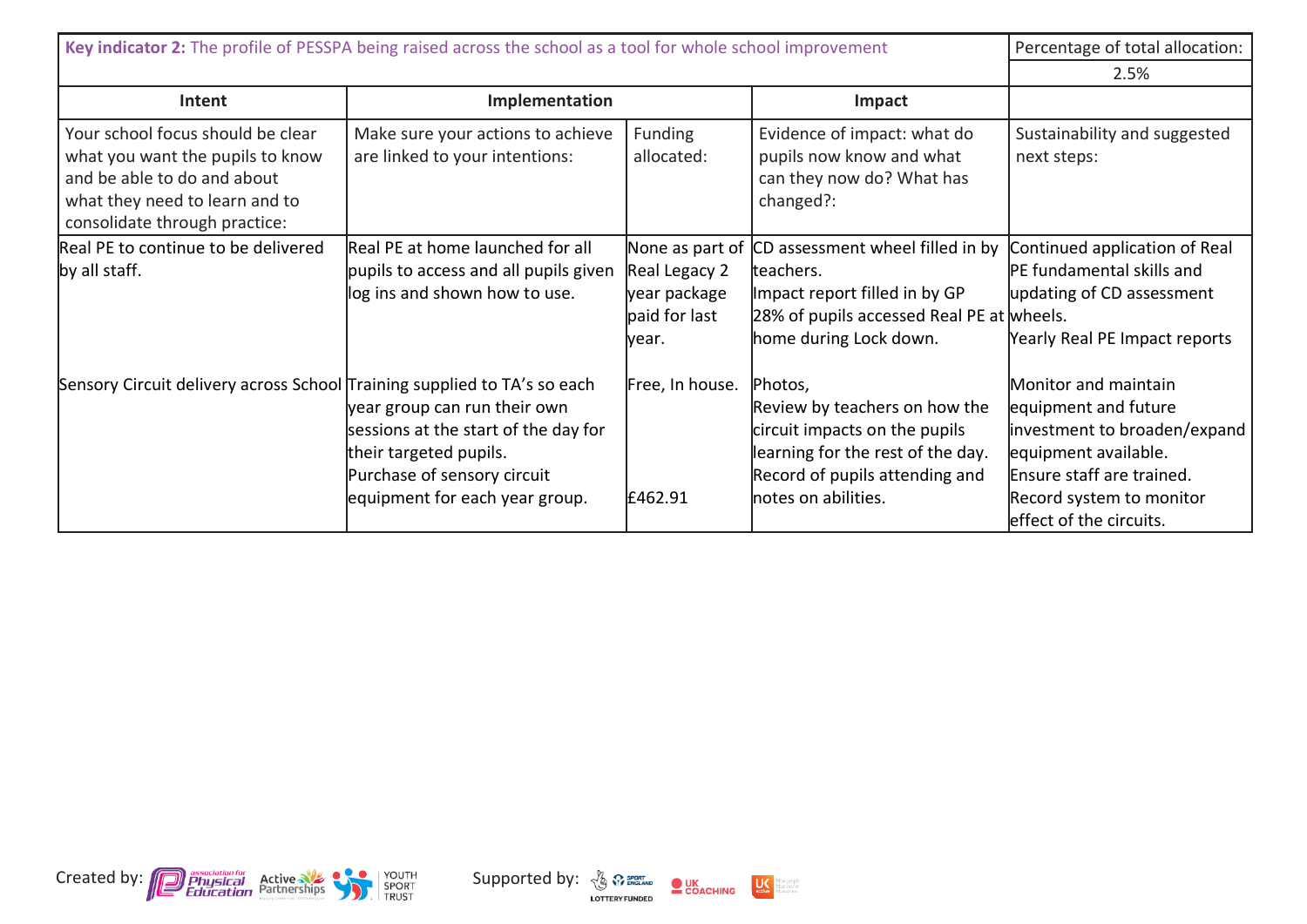| Key indicator 3: Increased confidence, knowledge and skills of all staff in teaching PE and sport                                                                       |                                                                                                              |                                                              |                                                                                                                       | Percentage of total allocation:                                                                                                 |
|-------------------------------------------------------------------------------------------------------------------------------------------------------------------------|--------------------------------------------------------------------------------------------------------------|--------------------------------------------------------------|-----------------------------------------------------------------------------------------------------------------------|---------------------------------------------------------------------------------------------------------------------------------|
|                                                                                                                                                                         |                                                                                                              |                                                              |                                                                                                                       | 2.4%                                                                                                                            |
| Intent                                                                                                                                                                  | Implementation                                                                                               |                                                              | Impact                                                                                                                |                                                                                                                                 |
| Your school focus should be clear<br>what you want the pupils to know<br>and be able to do and about<br>what they need to learn and to<br>consolidate through practice: | Make sure your actions to<br>achieve are linked to your<br>intentions:                                       | Funding<br>allocated:                                        | Evidence of impact: what do<br>pupils now know and what<br>can they now do? What has<br>changed?:                     | Sustainability and suggested<br>next steps:                                                                                     |
| Real PE at Home                                                                                                                                                         | GP attended online training and<br>disseminated to all staff                                                 | by 2 year real<br>legacy funding<br>purchased last<br>lyear. | None as covered Completion of CD assessment<br>wheel.                                                                 | Use of homework link by<br>teachers to show pupils how<br>they can access related<br>learning at home.                          |
| Real Gym                                                                                                                                                                | GP to Attend online training<br>(Either disseminate to staff or<br>book whole school training in<br>future)  |                                                              |                                                                                                                       | Once teachers are trained they<br>can incorporate dance and/or<br>dance into their teaching<br>alongside a key cog. Liaise with |
| <b>Real Dance</b>                                                                                                                                                       | GP to attend online training (Either<br>disseminate to staff or book whole<br>school training in future)     |                                                              |                                                                                                                       | GP on any fundamental skills<br>areas he will need to teach<br>from real PE.                                                    |
| <b>Real PE</b>                                                                                                                                                          | <b>IGP</b> to train AG and JP in use of real<br>PE (Look for course for them to<br>attend.)                  |                                                              |                                                                                                                       |                                                                                                                                 |
| Safe use of gym equipment installed<br>by pupils.                                                                                                                       | Training given to break and<br>lunchtime staff on safe use and<br>applications for the new gym<br>equipment. | £450                                                         | Pupils can access and freely use<br>equipment safely and with the<br>knowledge of the benefits each<br>machine offers | Regular maintenance and<br>safety checks.                                                                                       |



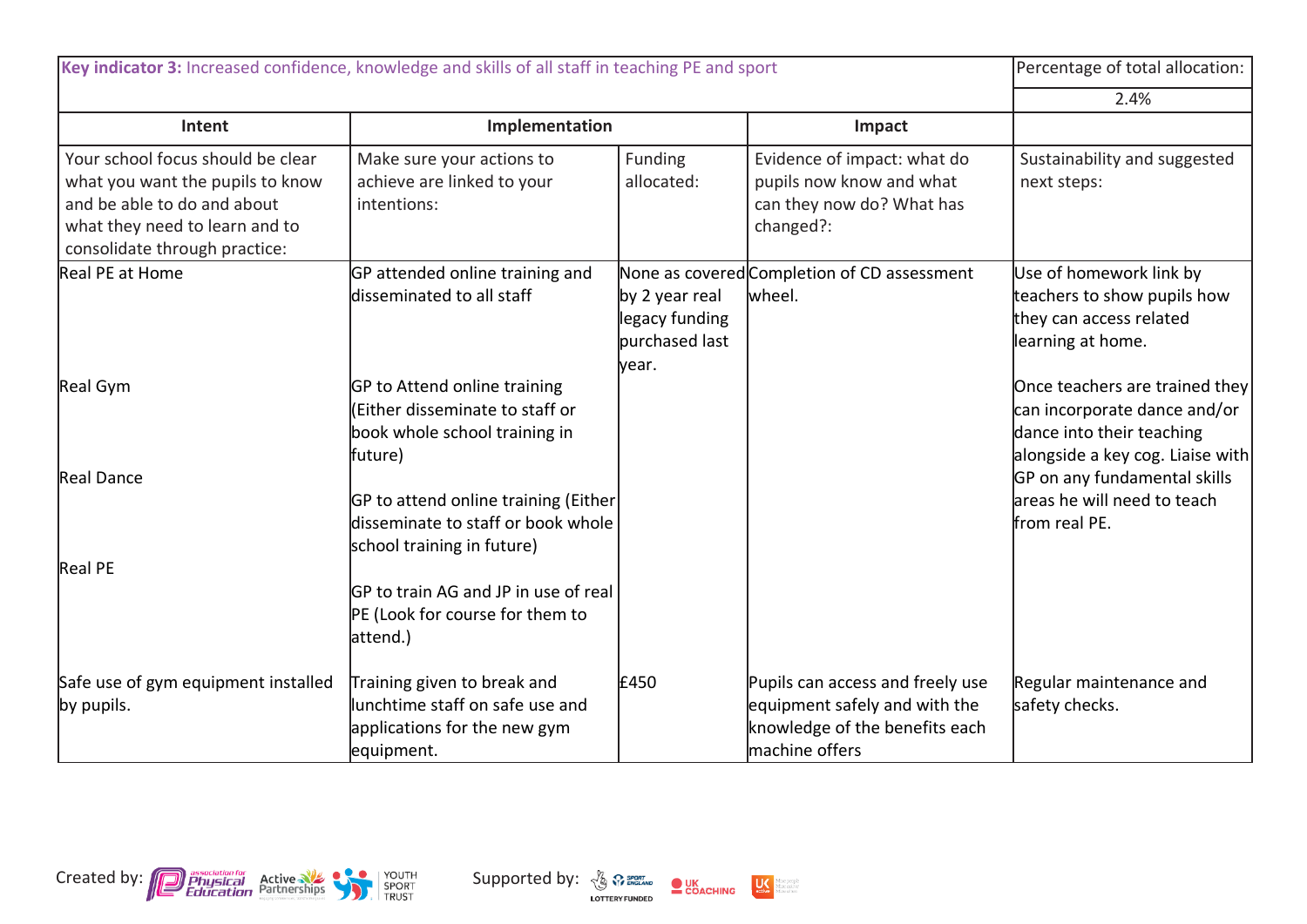| Key indicator 4: Broader experience of a range of sports and activities offered to all pupils                                                                           |                                                                        |                              |                                                                                                                                            | Percentage of total allocation:             |
|-------------------------------------------------------------------------------------------------------------------------------------------------------------------------|------------------------------------------------------------------------|------------------------------|--------------------------------------------------------------------------------------------------------------------------------------------|---------------------------------------------|
|                                                                                                                                                                         | 2.4%                                                                   |                              |                                                                                                                                            |                                             |
| Intent                                                                                                                                                                  | Implementation                                                         |                              | Impact                                                                                                                                     |                                             |
| Your school focus should be clear<br>what you want the pupils to know<br>and be able to do and about<br>what they need to learn and to<br>consolidate through practice: | Make sure your actions to<br>achieve are linked to your<br>intentions: | <b>Funding</b><br>allocated: | Evidence of impact: what do<br>pupils now know and what<br>can they now do? What has<br>changed?:                                          | Sustainability and suggested<br>next steps: |
| Increase access to a range of<br>clubs/activities                                                                                                                       | Investment on music PA system                                          | £435                         | Photos.<br>Use in after school/lunchtime<br>clubs such as dance.<br>Available for use on school<br>sporting events such as sports<br>days. | Maintain.                                   |